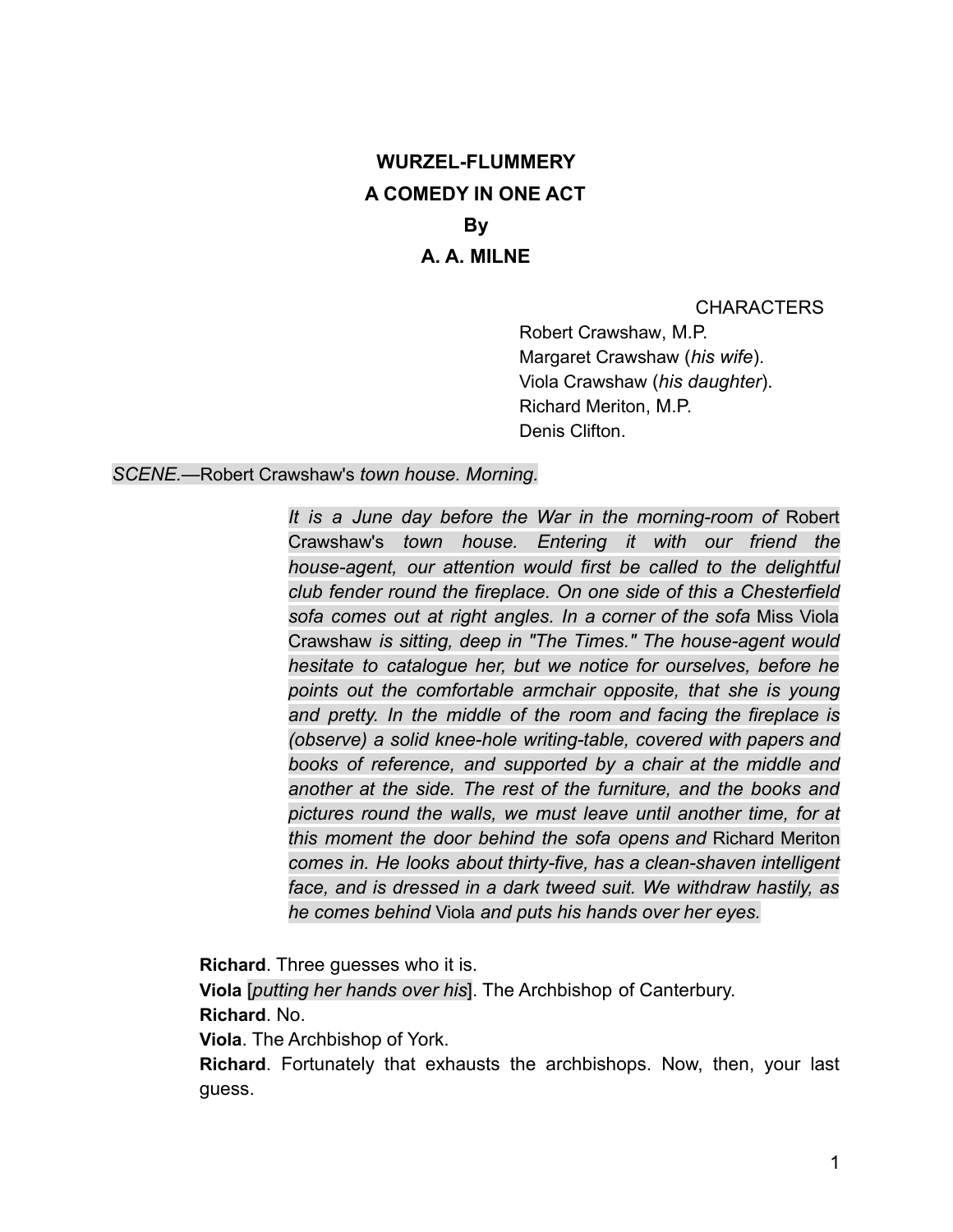Viola. Richard Meriton, M.P.

Richard. Wonderful! [He kisses the top of her head lightly and goes round to the club fender, where he sits with his back to the fireplace.] How did you know? [He begins to fill a pipe.]

Viola [smiling]. Well, it couldn't have been father.

Richard. N-no, I suppose not. Not just after breakfast anyway. Anything in the paper?

Viola. There's a letter from father pointing out that -

**Richard.** I never knew such a man as Robert for pointing out.

Viola. Anyhow, it's in big print.

**Richard.** It would be.

**Viola.** You are very cynical this morning, Dick.

Richard. The sausages were cold, dear.

Viola. Poor Dick! Oh, Dick, I wish you were on the same side as father.

**Richard**. But he's on the wrong side. Surely I've told you that before.... Viola, do you really think it would make a difference?

Viola. Well, you know what he said about you at Basingstoke the other day. Richard. No, I don't, really.

Viola. He said that your intellectual arrogance was only equaled by your spiritual instability. I don't quite know what it means, but it doesn't sound the sort of thing you want in a son-in-law.

Richard. Still, it was friendly of him to go right away to Basingstoke to say it. Anyhow, you don't believe it.

Viola. Of course not.

Richard. And Robert doesn't really.

Viola. Then why does he say it?

Richard. Ah, now you're opening up very grave questions. The whole structure of the British Constitution rests upon Robert's right to say things like that at Basingstoke.... But really, darling, we're very good friends. He's always asking my advice about things—he doesn't take it, of course, but still he asks it; and it was awfully good of him to insist on my staying here while my flat was being done up. [Seriously] I bless him for that. If it hadn't been for the last week I should never have known you. You were just "Viola"—the girl I'd seen at odd times since she was a child; and now-oh, why won't you let me tell your father? I hate it like this.

**Viola**. Because I love you, Dick, and because I know father. He would, as they say in novels, show you the door. [Smiling.] And I want you this side of the door for a little bit longer.

Richard [firmly]. I shall tell him before I go.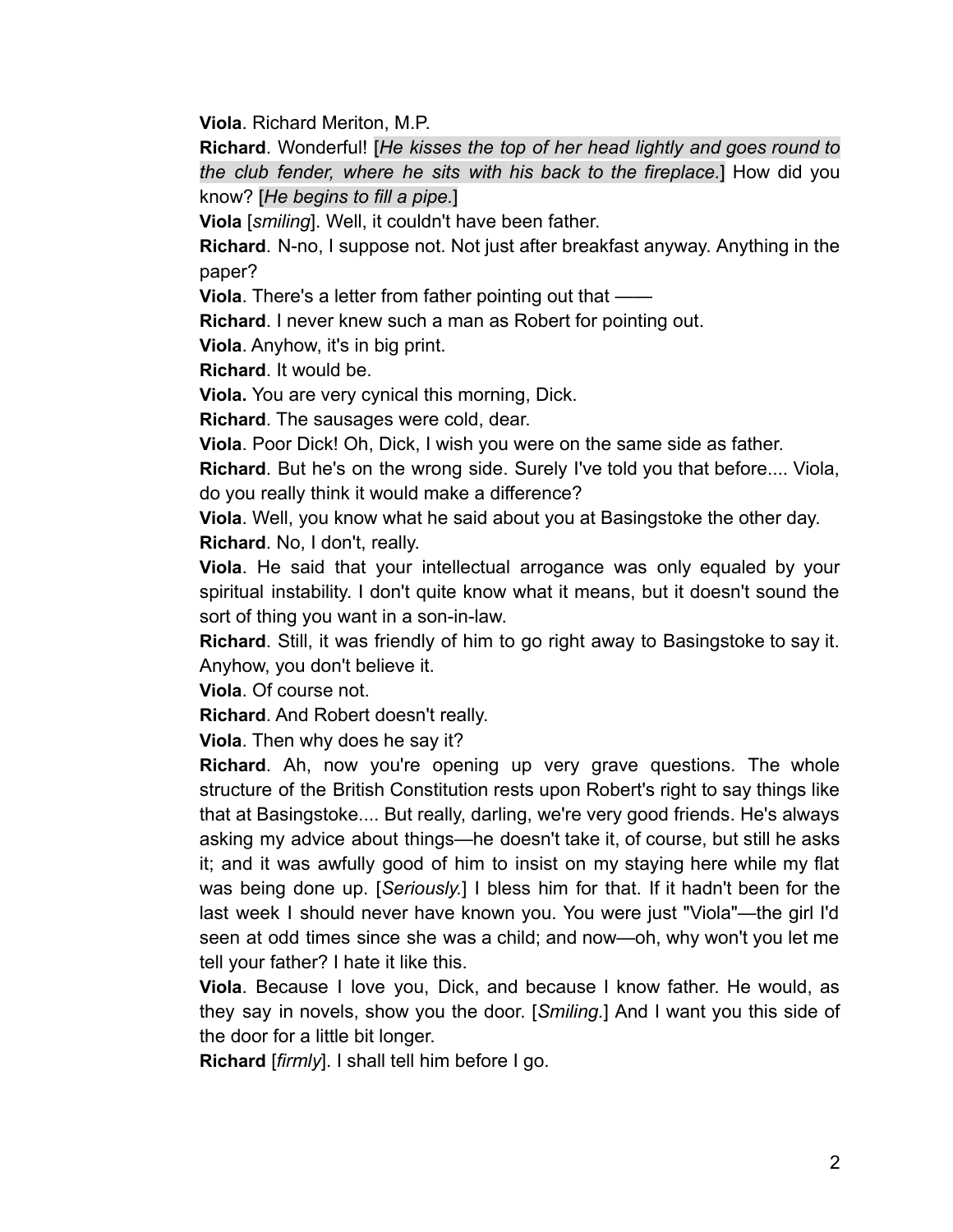Viola [pleadingly]. But not till then; that gives us two more days. You see, darling, it's going to take me all I know to get round him. You see, apart from politics you're so poor—and father hates poor people.

Richard [vicious/v]. Damn money!

Viola [thoughtfully]. I think that's what father means by spiritual instability.

Richard. Viola! [He stands up and holds out his arms to her. She goes to him and-] Oh, Lord, look out!

Viola [reaching across to the mantelpiece]. Matches?

**Richard.** Thanks very much. [He lights his pipe as Robert Crawshaw comes in. Crawshaw is forty-five, but his closely-trimmed mustache and whiskers, his inclination to stoutness, and the loud old-gentlemanly style in trousers which he affects with his morning-coat, make him look older, and, what is more important, the Pillar of the State which he undoubtedly is.]

Crawshaw. Good-morning, Richard. Down at last?

Richard. Good-morning. I did warn you, didn't I, that I was bad at breakfasts? Crawshaw. Viola, where's your mother?

Viola [*making for the door*]. I don't know, father; do you want her? **Crawshaw.** I wish to speak to her.

**Viola**. All right, I'll tell her. [She goes out. Richard picks up "The Times" and sits down again.]

**Crawshaw** [sitting down in a business-like way at his desk]. Richard, why don't you get something to do?

Richard. My dear fellow, I've only just finished breakfast.

**Crawshaw**. I mean generally. And apart, of course, from your—ah—work in the House.

Richard [a trifle cool]. I have something to do.

Crawshaw. Oh, reviewing. I mean something serious. You should get a directorship or something in the City.

Richard. I hate the City.

**Crawshaw.** Ah! there, my dear Richard, is that intellectual arrogance to which I had to call attention the other day at Basingstoke.

Richard [dryly]. Yes, so Viola was telling me.

Crawshaw. You understood, my dear fellow, that I meant nothing personal. [Clearing his throat.] It is justly one of the proudest boasts of the Englishman that his political enmities are not allowed to interfere with his private friendships.

**Richard** [*carelessly*]. Oh, I shall go to Basingstoke myself one day.

Enter Margaret. Margaret has been in love with Robert Crawshaw for twenty-five years, the last twenty-four years from habit. She is small,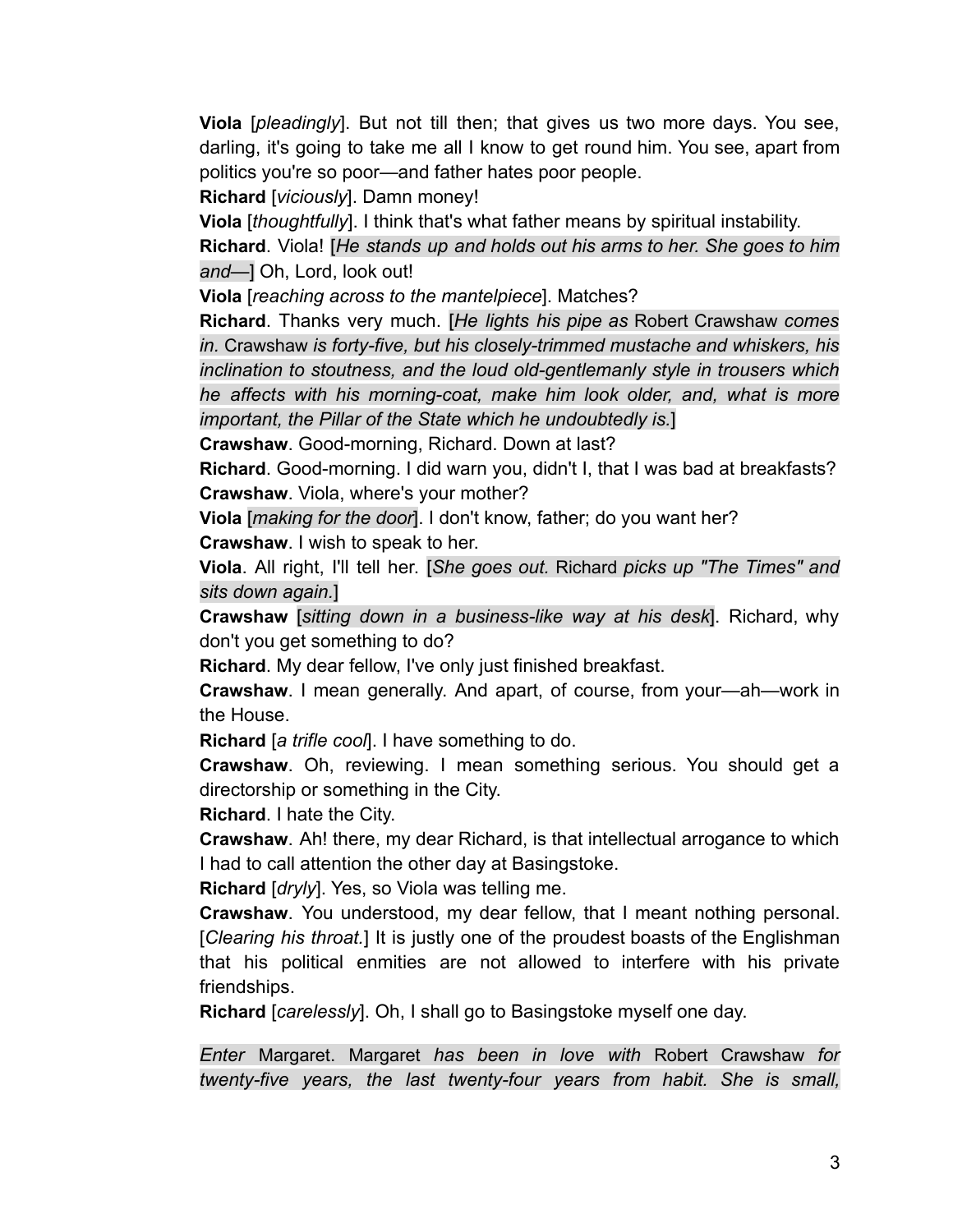comfortable, and rather foolish; you would certainly call her a dear, but you might sometimes call her a poor dear.

Margaret. Good-morning, Mr. Meriton. I do hope your breakfast was all right. Richard. Excellent, thank you.

Margaret. That's right. Did you want me, Robert?

Crawshaw [obviously uncomfortable]. Yes-er-h'r'm-Richard-er-what are your-er-plans?

**Richard.** Is he trying to get rid of me, Mrs. Crawshaw?

Margaret. Of course not. [To Robert.] Are you, dear?

Crawshaw. Perhaps we had better come into my room, Margaret. We can leave Richard here with the paper.

Richard. No, no; I'm going.

**Crawshaw** [going to the door with him]. I have some particular business to discuss. If you aren't going out, I should like to consult you in the matter afterwards.

Richard. Right. [He goes out.]

**Crawshaw**. Sit down, Margaret. I have some extraordinary news for you. Margaret [sitting down]. Yes, Robert?

**Crawshaw**. This letter has just come by hand. [He reads it.] "199, Lincoln's Inn Fields. Dear Sir, I have the pleasure to inform you that under the will of the late Mr. Antony Clifton you are a beneficiary to the extent of £50,000."

## Margaret. Robert!

Crawshaw. Wait! "A trifling condition is attached—namely, that you should take the name of-Wurzel-Flummery."

Margaret. Robert!

**Crawshaw**. "I have the honor to be, your obedient servant, Denis Clifton." [He folds the letter up and puts it away.]

Margaret. Robert, whoever is he? I mean the one who's left you the money? **Crawshaw** [calmly]. I have not the slightest idea. Margaret. Doubtless we shall find out before long. I have asked Mr. Denis Clifton to come and see me.

Margaret. Leaving you fifty thousand pounds! Just fancy!

Crawshaw. Wurzel-Flummery!

**Margaret**. We can have the second car now, dear, can't we? And what about moving? You know you always said you ought to be in a more central part. Mr. Robert Crawshaw, M.P., of Curzon Street sounds so much more—more Cabinety.

**Crawshaw.** Mr. Robert Wurzel-Flummery, M.P., of Curzon Street-I don't know what that sounds like.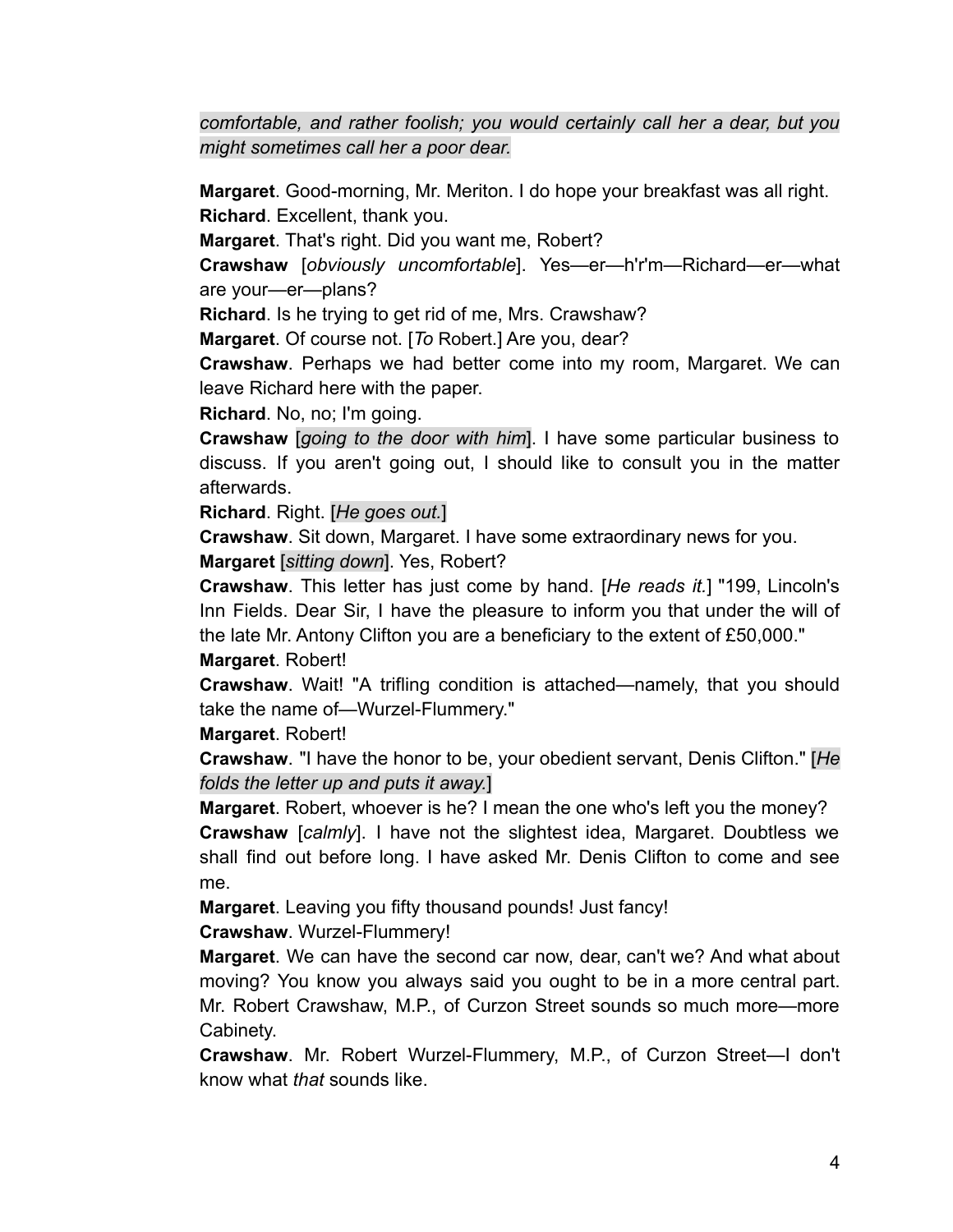Margaret. I expect that's only a legal way of putting it, dear. They can't really expect us to change our name to-Wurzley-Fothergill.

Crawshaw. Wurzel-Flummery.

Margaret. Yes, dear, didn't I say that? I am sure you could talk the solicitor round—this Mr. Denis Clifton. After all, it doesn't matter to him what we call ourselves. Write him one of your letters, dear.

**Crawshaw.** You don't seem to apprehend the situation, Margaret.

Margaret. Yes, I do, dear. This Mr.-Mr.-

**Crawshaw. Antony Clifton.** 

**Margaret.** Yes, he's left you fifty thousand pounds, together with the name of Wurzley-Fothergill-

Crawshaw. Wurzel-oh, well, never mind.

Margaret. Yes, well, you tell the solicitor that you will take the fifty thousand pounds, but you don't want the name. It's too absurd, when everybody knows of Robert Crawshaw, M.P., to expect you to call yourself Wurzley-Fothergill.

**Crawshaw** [*impatiently*]. Yes, yes. The point is that this Mr. Clifton has left me the money on condition that I change my name. If I don't take the name, I don't take the money.

**Margaret.** But is that legal?

Crawshaw. Perfectly. It is often done. People change their names on succeeding to some property.

Margaret. I thought it was only when your name was Moses and you changed it to Talbot.

Crawshaw [to himself]. Wurzel-Flummery!

**Margaret.** I wonder why he left you the money at all. Of course it was very nice of him, but if you didn't know him—Why do you think he did, dear?

**Crawshaw.** I know no more than this letter. I suppose he had—ah—followed my career, and was—ah—interested in it, and being a man with no relations, felt that he could—ah—safely leave this money to me. No doubt Wurzel-Flummery was his mother's maiden name, or the name of some other friend even dearer to him; he wished the name—ah—perpetuated, perhaps even recorded not unworthily in the history of our country, and—ah—made this will accordingly. In a way it is a kind of—ah—sacred trust.

Margaret. Then, of course, you'll accept it, dear?

Crawshaw. It requires some consideration. I have my career to think about, my duty to my country.

Margaret. Of course, dear. Money is a great help in politics, isn't it?

Crawshaw. Money wisely spent is a help in any profession. The view of riches which socialists and suchlike people profess to take is entirely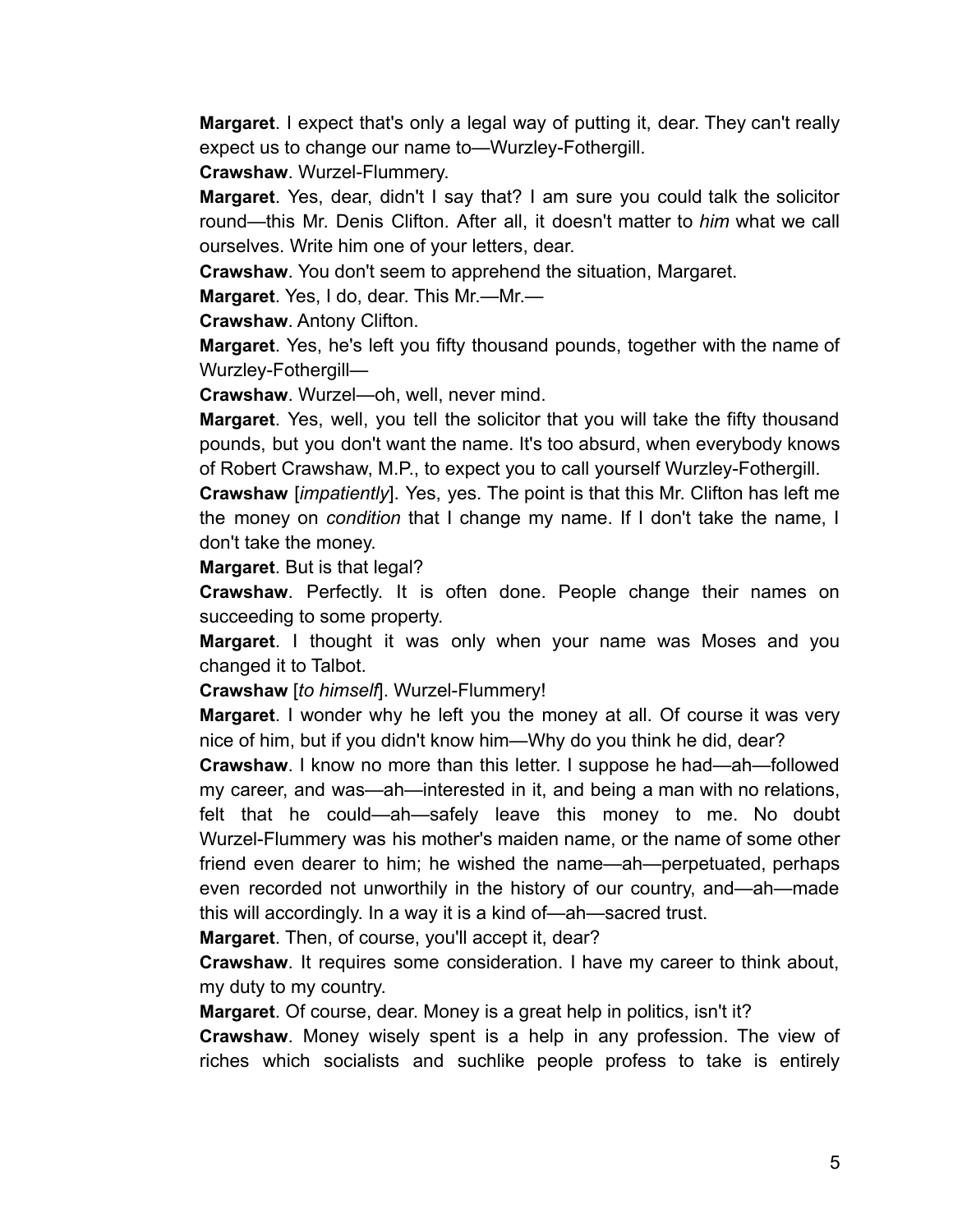ill-considered. A rich man, who spends his money thoughtfully, is serving his country as nobly as anybody.

**Margaret**. Yes, dear. Then you think we could have that second car and the house in Curzon Street?

Crawshaw. We must not be led away. Fifty thousand pounds, properly invested, is only two thousand a year. When you have deducted the income-tax—and the tax on unearned income is extremely high just now—

Margaret. Oh, but surely if we have to call ourselves Wurzel-Flummery it would count as earned income.

Crawshaw. I fear not. Strictly speaking, all money is earned. Even if it is left to you by another, it is presumably left to you in recognition of certain outstanding qualities which you possess. But Parliament takes a different view. I do not for a moment say that fifty thousand pounds would not be welcome. Fifty thousand pounds is certainly not to be sneezed at-

Margaret. I should think not, indeed!

**Crawshaw** [*unconsciously rising from his chair*]. And without this preposterous condition attached I should be pleased to accept this trust, and I would endeavor, Mr. Speaker-[He sits down again suddenly.] I would endeavor, Margaret, to carry it out to the best of my poor ability. But-Wurzel-Flummery!

Margaret. You would soon get used to it, dear. I had to get used to the name of Crawshaw after I had been Debenham for twenty-five years. It is surprising how quickly it comes to you. I think I only signed my name Margaret Debenham once after I was married.

**Crawshaw** [kind/y]. The cases are rather different, Margaret. Naturally a woman, who from her cradle looks forward to the day when she will change her name, cannot have this feeling for the—ah—honor of his name, which every man—ah—feels. Such a feeling is naturally more present in my own case since I have been privileged to make the name of Crawshaw in some degree—ah—well-known, I might almost say famous.

Margaret [wistfully]. I used to be called "the beautiful Miss Debenham of Leamington." Everybody in Leamington knew of me. Of course, I am very proud to be Mrs. Robert Crawshaw.

Crawshaw [getting up and walking over to the fireplace]. In a way it would mean beginning all over again. It is half the battle in politics to get your name before the public. "Whoever is this man Wurzel-Flummery?" people will say.

**Margaret.** Anyhow, dear, let us look on the bright side. Fifty thousand pounds is fifty thousand pounds.

Crawshaw. It is, Margaret. And no doubt it is my duty to accept it. But—well, all I say is that a gentleman would have left it without any conditions. Or at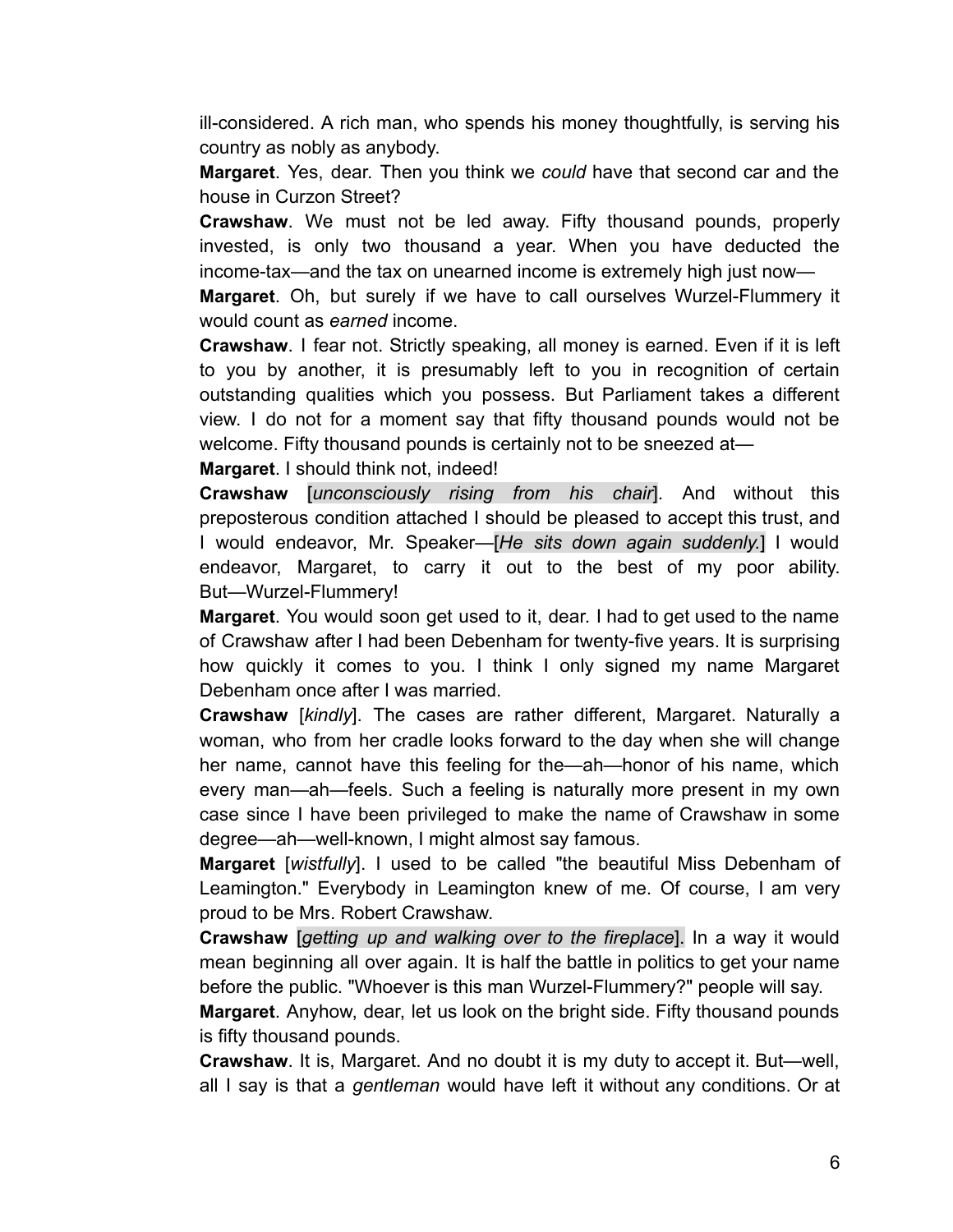least he would merely have expressed his *wish* that I should take the name, without going so far as to enforce it. Then I could have looked at the matter all round in an impartial spirit.

Margaret [pursuing her thoughts]. The linen is marked R. M. C. now. Of course, we should have to have that altered. Do you think R. M. F. would do, or would it have to be R. M. W. hyphen F.?

**Crawshaw**. What? Oh-yes, there will be a good deal of that to attend to. [Going up to her.] I think, Margaret, I had better talk to Richard about this. Of course, it would be absurd to refuse the money, but—well, I should like to have his opinion.

**Margaret** [getting up]. Do you think he would be very sympathetic, dear? He makes jokes about serious things—like bishops and hunting—just as if they weren't at all serious.

Crawshaw. I wish to talk to him just to obtain a new-ah-point of view. I do not hold myself in the least bound to act on anything he says. I regard him as a constituent, Margaret.

**Margaret.** Then I will send him to you.

**Crawshaw** [putting his hands on her shoulders]. Margaret, what do you really feel about it?

Margaret. Just whatever you feel, Robert.

Crawshaw [kissing her]. Thank you, Margaret; you are a good wife to me. [She goes out. Crawshaw goes to his desk and selects a "Who's Who" from a little pile of reference-books on it. He walks round to his chair, sits down in it and begins to turn the pages, murmuring names beginning with "C" to himself as he gets near the place. When he finds it, he murmurs "Clifton—that's funny" and closes the book. Evidently the publishers have failed him.]

**Enter Richard.** 

Richard. Well, what's the news? [He goes to his old seat on the fender.] Been left a fortune?

Crawshaw [simply]. Yes.... By a Mr. Antony Clifton. I never met him and I know nothing about him.

Richard [surprised]. Not really? Well, I congratulate you. [He sighs.] To them that hath—But what on earth do you want my advice about?

Crawshaw. There is a slight condition attached.

Richard, Oho!

**Crawshaw**. The condition is that with this money—fifty thousand pounds—I take the name of—ah—Wurzel-Flummery.

Richard *liumping up*]. What!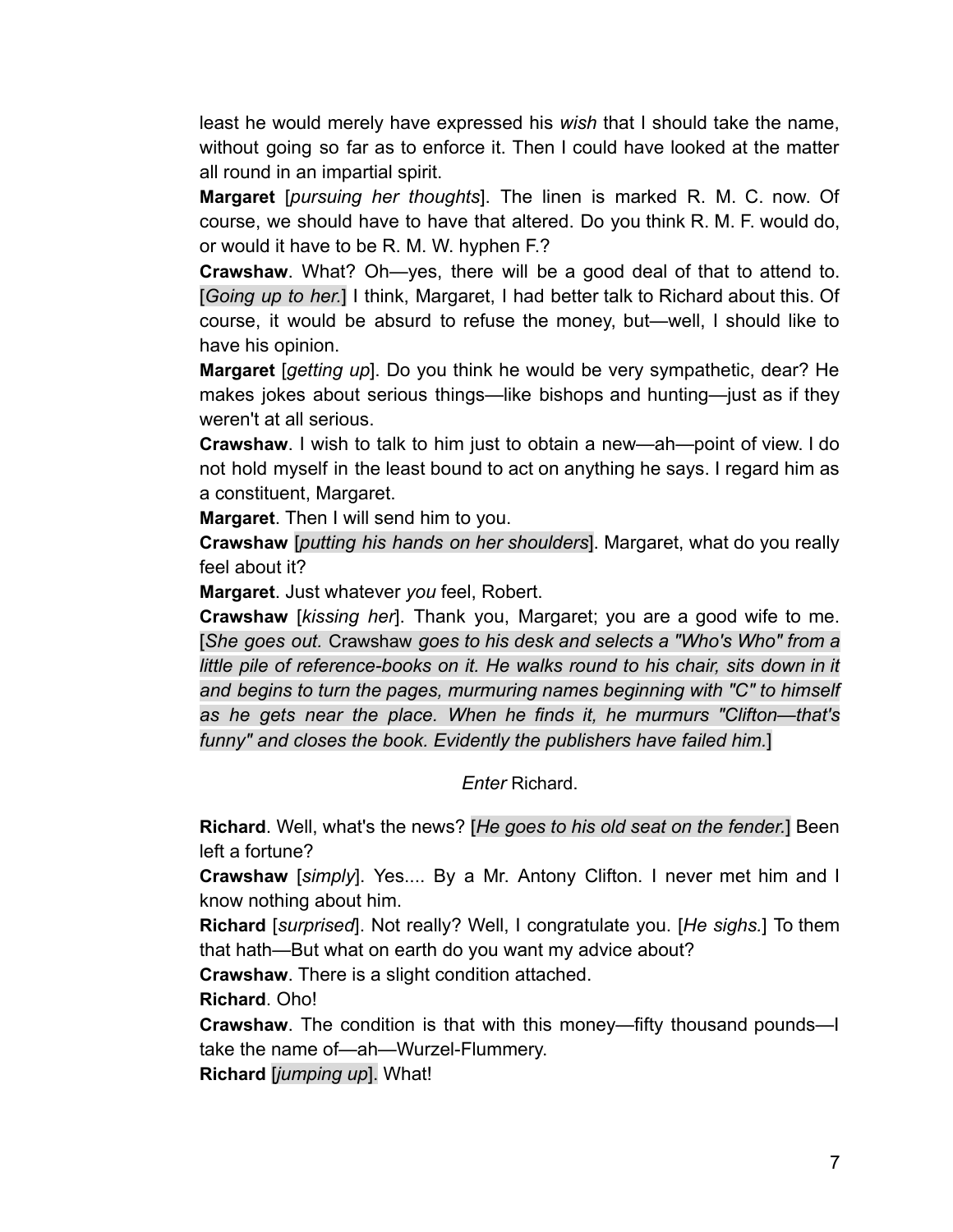**Crawshaw** [sulkily]. I said it quite distinctly—Wurzel-Flummery. [Richard in an awed silence walks over to the desk and stands looking down at the unhappy Crawshaw. He throws out his left hand as if introducing him.]

Richard [reverently]. Mr. Robert Wurzel-Flummery, M.P., one of the most prominent of our younger Parliamentarians. Oh, you ... oh!... oh, how too heavenly! [He goes back to his seat, looks up and catches Crawshaw's eye, and breaks down altogether.]

**Crawshaw** [rising with dignity]. Shall we discuss it seriously, or shall we leave it?

Richard. How can we discuss a name like Wurzel-Flummery seriously? "Mr. Wurzel-Flummery in a few well-chosen words seconded the motion." ... "'Sir,' went on Mr. Wurzel-Flummery"-Oh, poor Robert!

Crawshaw [sitting down sulkily]. You seem quite certain that I shall take the money.

Richard. I am quite certain.

Crawshaw. Would you take it?

Richard [hesitating]. Well-I wonder.

Crawshaw. After all, as William Shakespeare says, "What's in a name?"

Richard. I can tell you something else that Shakespeare-William Shakespeare—said. [Dramatically rising.] Who steals my purse with fifty thousand in it—steals trash. [In his natural voice.] Trash, Robert. [Dramatically again.] But he who filches from me my good name of Crawshaw [lightly] and substitutes the rotten one of Wurzel-

**Crawshaw** [annoyed]. As a matter of fact, Wurzel-Flummery is a very good old name. I seem to remember some—ah—Hampshire Wurzel-Flummeries. It is a very laudable spirit on the part of a dying man to wish to—ah—perpetuate these old English names. It all seems to me quite natural and straightforward. If I take this money I shall have nothing to be ashamed of.

Richard. I see.... Look here, may I ask you a few questions? I should like to know just how you feel about the whole business?

Crawshaw [complacently folding his hands]. Go ahead.

Richard. Suppose a stranger came up in the street to you and said, "My poor man, here's five pounds for you," what would you do? Tell him to go to the devil, I suppose, wouldn't you?

Crawshaw [humorously]. In more parliamentary language, perhaps, Richard. I should tell him I never took money from strangers.

Richard. Quite so; but that if it were ten thousand pounds, you would take it? Crawshaw. I most certainly shouldn't.

Richard. But if he died and left it to you, then you would?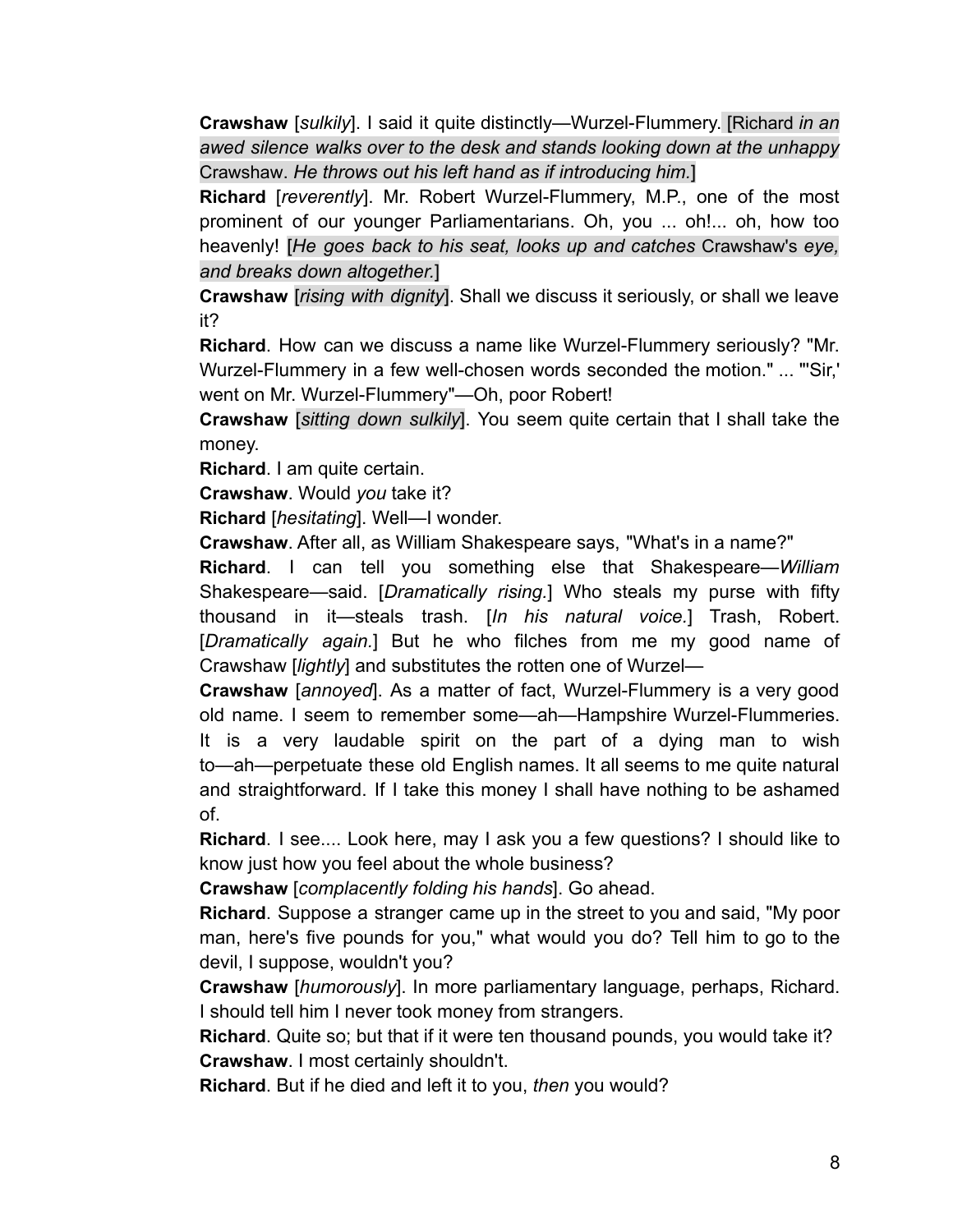Crawshaw [blandly]. Ah, I thought you were leading up to that. That, of course, is entirely different.

Richard. Why?

Crawshaw. Well-ah-wouldn't you take ten thousand pounds if it were left to you by a stranger?

Richard. I daresay I should. But I should like to know why it would seem different.

**Crawshaw** [professionally]. Ha—hum! Well—in the first place, when a man is dead he wants his money no longer. You can therefore be certain that you are not taking anything from him which he cannot spare. And in the next place, it is the man's dying wish that you should have the money. To refuse would be to refuse the dead. To accept becomes almost a sacred duty.

Richard. It really comes to this, doesn't it? You won't take it from him when he's alive, because if you did, you couldn't decently refuse him a little gratitude; but you know that it doesn't matter a damn to him what happens to his money after he's dead, and therefore you can take it without feeling any gratitude at all.

Crawshaw. No, I shouldn't put it like that.

Richard [smiling]. I'm sure you wouldn't, Robert.

Crawshaw. No doubt you can twist it about so that-

**Richard.** All right, we'll leave that and go on to the next point. Suppose a perfect stranger offered you five pounds to part your hair down the middle, shave off your mustache, and wear only one whisker—if he met you suddenly in the street, seemed to dislike your appearance, took out a fiver and begged you to hurry off and alter yourself—of course you'd pocket the money and go straight to your barber's?

**Crawshaw.** Now you are merely being offensive.

**Richard.** I beg your pardon. I should have said that if he had left you five pounds in his will?—well, then twenty pounds?—a hundred pounds?—a thousand pounds?—fifty thousand pounds?—[Jumping up excitedly.] It's only a question of price—fifty thousand pounds, Robert—a pink tie with purple spots, hair parted across the back, trousers with a patch in the seat, call myself Wurzel-Flummery—any old thing you like, you can't insult me—anything you like, gentlemen, for fifty thousand pounds. [Lowering his voice.] Only you must leave it in your will, and then I can feel that it is a sacred duty—a sacred duty, my lords and gentlemen. [He sinks back into the sofa and relights his pipe.]

Crawshaw [rising with dignity]. It is evidently useless to prolong this conversation.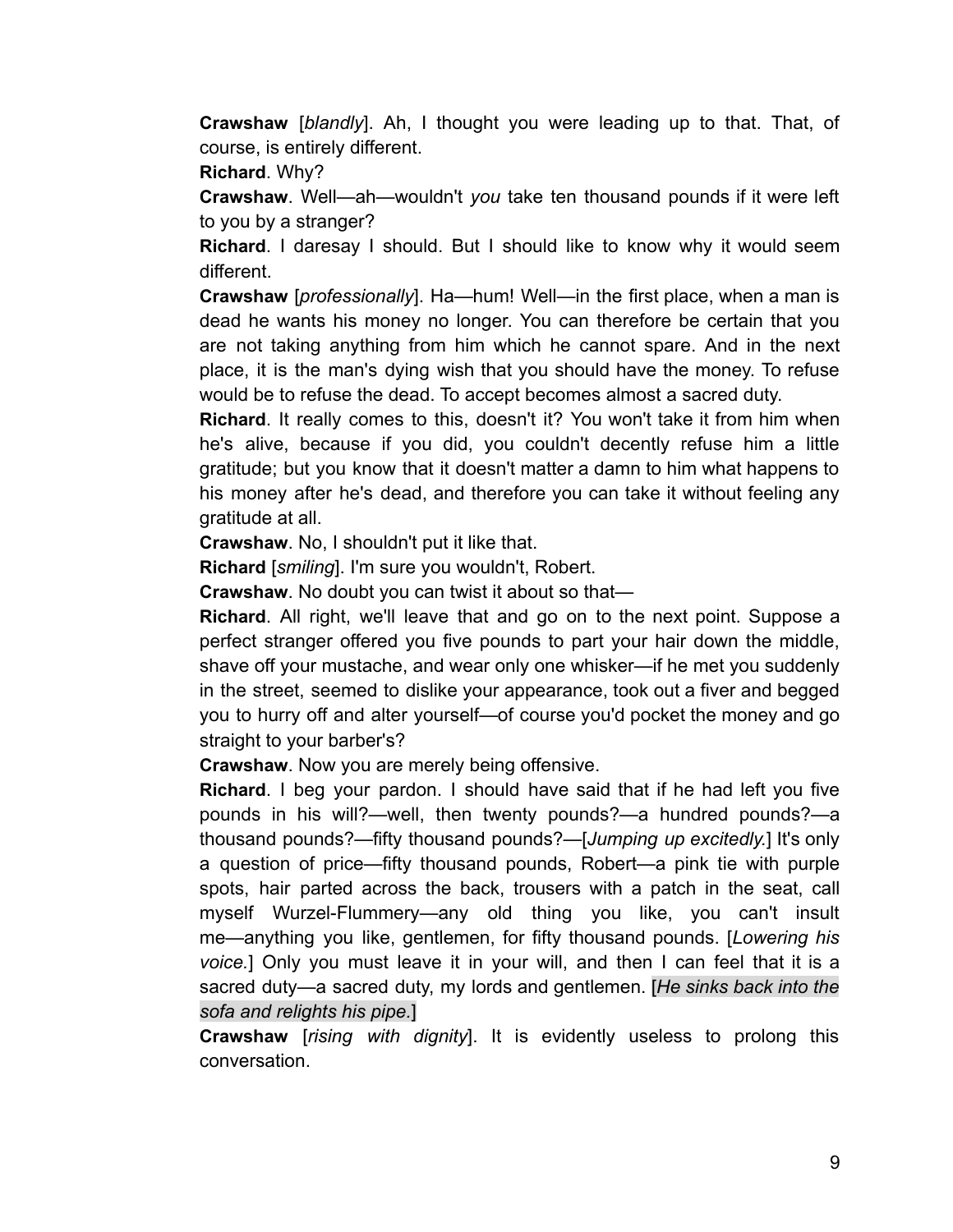**Richard** [waving him down again]. No, no, Robert; I've finished. I just took the other side—and I got carried away. I ought to have been at the Bar.

**Crawshaw.** You take such extraordinary views of things. You must look facts in the face, Richard. This is a modern world, and we are modern people living in it. Take the matter-of-fact view. You may like or dislike the name of—ah—Wurzel-Flummery, but you can't get away from the fact that fifty thousand pounds is not to be sneezed at.

Richard [wistfully]. I don't know why people shouldn't sneeze at money sometimes. I should like to start a society for sneezing at fifty thousand pounds. We'd have to begin in a small way, of course; we'd begin by sneezing at five pounds—and work up.... The trouble is that we're all inoculated in our cradles against that kind of cold.

Crawshaw [pleasantly]. You will have your little joke. But you know as well as I do that it is only a joke. There can be no serious reason why I should not take this money. And I—ah—gather that you don't think it will affect my career?

**Richard** [carelessly]. Not a bit. It'll help it. It'll get you into all the comic papers.

Margaret comes in at this moment, to the relief of Crawshaw, who is not quite certain if he is being flattered or insulted again.

Margaret. Well, have you told him?

Richard *[making way for her on the sofa]*. I have heard the news, Mrs. Crawshaw. And I have told Robert my opinion that he should have no difficulty in making the name of Wurzel-Flummery as famous as he has already made that of Crawshaw. At any rate I hope he will.

## Margaret. How nice of you!

**Crawshaw**. Well, it's settled then. [Looking at his watch.] This solicitor fellow should be here soon. Perhaps, after all, we can manage something about-Ah, Viola, did you want your mother?

#### Enter Viola.

Viola. Sorry, do I interrupt a family meeting? There's Richard, so it can't be very serious.

Richard. What a reputation!

Crawshaw. Well, it's over now.

Margaret. Viola had better know, hadn't she?

**Crawshaw.** She'll have to know some time, of course.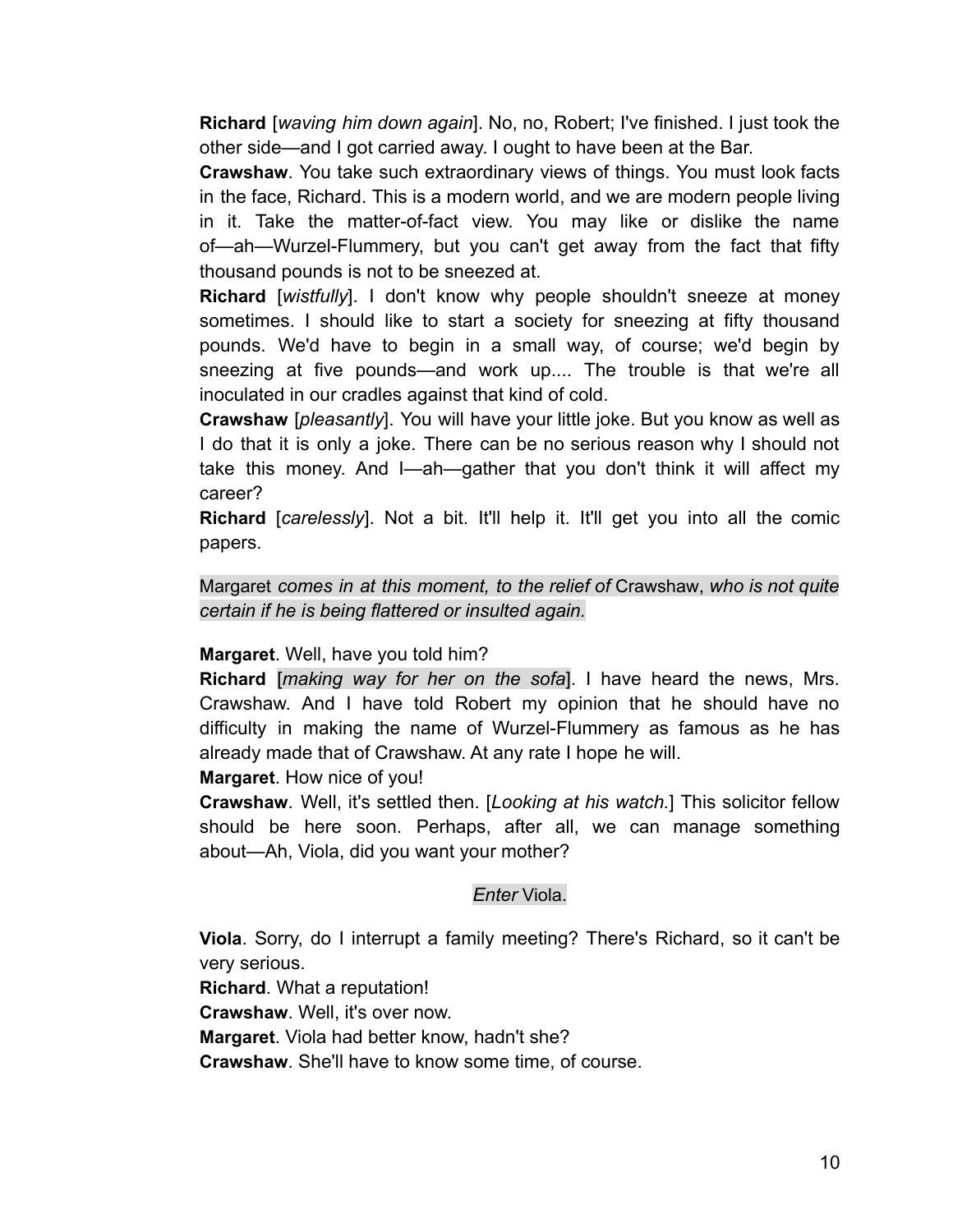Viola [sitting down firmly on the sofa]. Of course she will. So you'd better tell her now. I knew there was something exciting going on this morning.

Crawshaw [embarrassed]. Hum-ha-[To Margaret.] Perhaps you'd better tell her, dear.

**Margaret** [simply and naturally]. Father has come into some property, Viola. It means changing our name unfortunately. But your father doesn't think it will matter.

Viola. How thrilling! What is the name, mother?

Margaret. Your father says it is—dear me, I shall never remember it.

Crawshaw [mumbling]. Wurzel-Flummery.

Viola [after a pause]. Dick, you tell me, if nobody else will.

**Richard.** Robert said it just now.

Viola. That wasn't a name, was it? I thought it was just a—do say it again, father.

**Crawshaw** [sulkily but plainly]. Wurzel-Flummery.

Viola [surprised]. Do you spell it like that? I mean like a wurzel and like flummery?

Richard. Exactly, I believe.

**Viola** [to herself]. Miss Viola Wurzel-Flummery—I mean they'd have to look at you, wouldn't they? [Bubbling over.] Oh, Dick, what a heavenly name! Who had it first?

Richard. They are an old Hampshire family-that is so, isn't it, Robert?

Crawshaw [annoyed]. I said I thought that I remembered—Margaret, can you find Burke there? [She finds it, and he buries himself in the families of the great.]

Margaret. Well, Viola, you haven't told us how you like being Miss Wurzel-Flummery.

Viola. I haven't realized myself yet, mummy. I shall have to stand in front of my glass and tell myself who I am.

Richard. It's all right for you. You know you'll change your name one day, and then it won't matter what you've been called before.

Viola [secretly]. H'sh! [She smiles lovingly at him, and then says aloud.] Oh, won't it? It's got to appear in the papers, "A marriage has been arranged between Miss Viola Wurzel-Flummery ..." and everybody will say, "And about time too, poor girl."

Margaret [to Crawshaw]. Have you found it, dear?

**Crawshaw** [*resentfully*]. This is the 1912 edition.

**Margaret.** Still, dear, if it's a very old family, it ought to be in by then.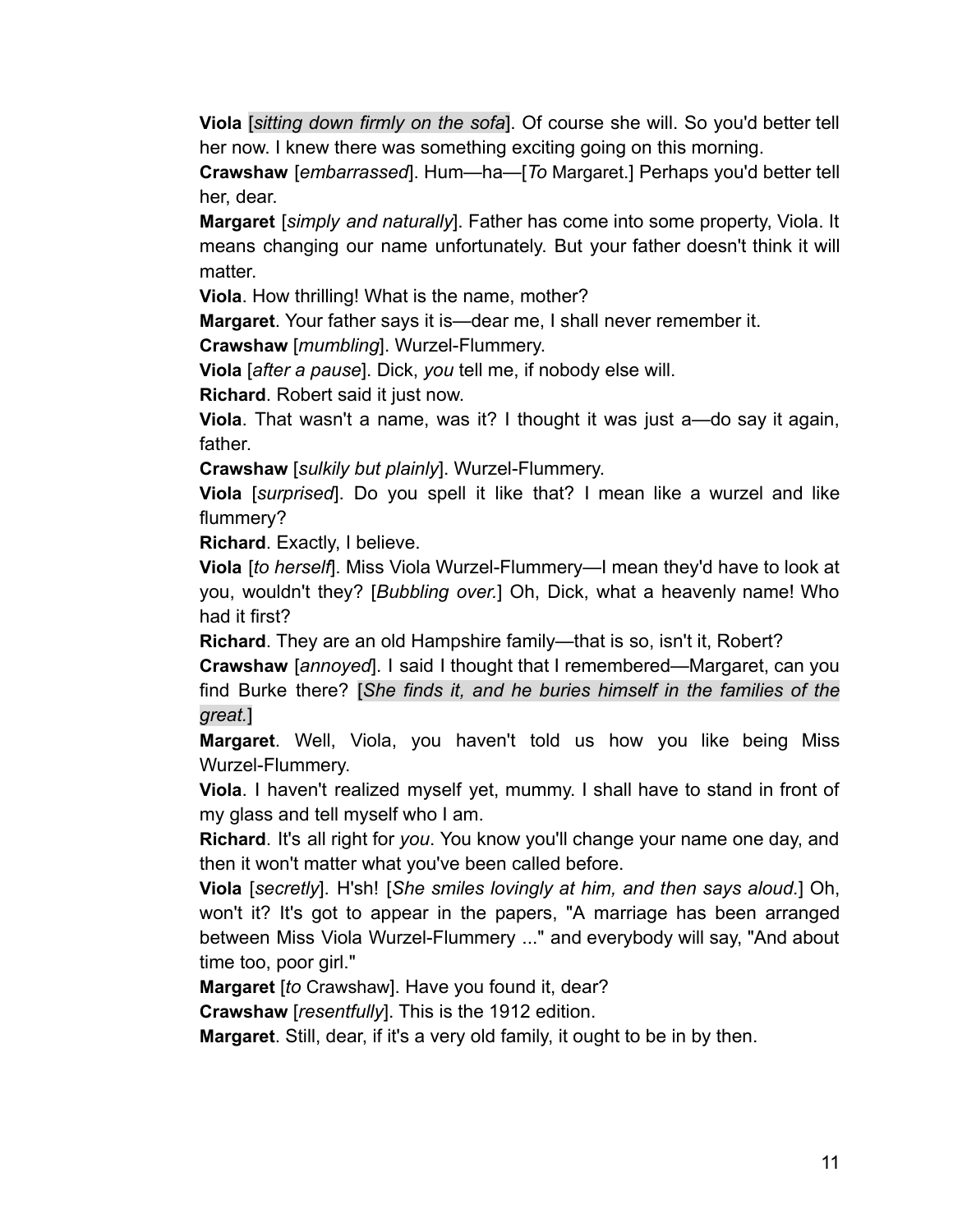Viola. I don't mind how old it is; I think it's lovely. Oh, Dick, what fun it will be being announced! Just think of the footman throwing open the door and saving-

Maid [announcing]. Mr. Denis Clifton. [There is a little natural confusion as Clifton enters jauntily in his summer suiting with a bundle of papers under his arm. Crawshaw goes towards him and shakes hands.]

**Crawshaw**. How do you do, Mr. Clifton? Very good of you to come. [Looking] doubtfully at his clothes.] Er-it is Mr. Denis Clifton, the solicitor?

**Clifton** [cheerfully]. It is. I must apologize for not looking the part more, but my clothes did not arrive from Clarkson's in time. Very careless of them when they had promised. And my clerk dissuaded me from the side-whiskers which I keep by me for these occasions.

Crawshaw [bewildered]. Ah yes, quite so. But you have—ah—full legal authority to act in this matter?

Clifton. Oh, decidedly. Oh, there's no question of that.

**Crawshaw** [introducing]. My wife—and daughter. [Clifton bows gracefully.] My friend, Mr. Richard Meriton.

**Clifton** [happily]. Dear me! Mr. Meriton too! This is quite a situation, as we say in the profession.

**Richard** [amused by him]. In the legal profession?

Clifton. In the theatrical profession. [Turning to Margaret.] I am a writer of plays, Mrs. Crawshaw. I am not giving away a professional secret when I tell you that most of the managers in London have thanked me for submitting my work to them.

**Crawshaw** [firmly]. I understood, Mr. Clifton, that you were the solicitor employed to wind up the affairs of the late Mr. Antony Clifton.

**Clifton.** Oh, certainly. Oh, there's no doubt about my being a solicitor. My clerk, a man of the utmost integrity, not to say probity, would give me a reference. I am in the books; I belong to the Law Society. But my heart turns elsewhere. Officially I have embraced the profession of a solicitor—[Frankly, to Mrs. Crawshaw.] But you know what these official embraces are.

**Margaret.** I'm afraid—[She turns to her husband for assistance.]

Clifton [to Richard]. Unofficially, Mr. Meriton, I am wedded to the Muses. Viola. Dick, isn't he lovely?

Crawshaw. Quite so. But just for the moment, Mr. Clifton, I take it that we are concerned with legal business. Should I ever wish to produce a play, the case would be different.

**Clifton.** Admirably put. Pray regard me entirely as the solicitor for as long as you wish. [He puts his hat down on a chair with the papers in it, and taking off his gloves, goes on dreamily.] Mr. Denis Clifton was superb as a solicitor. In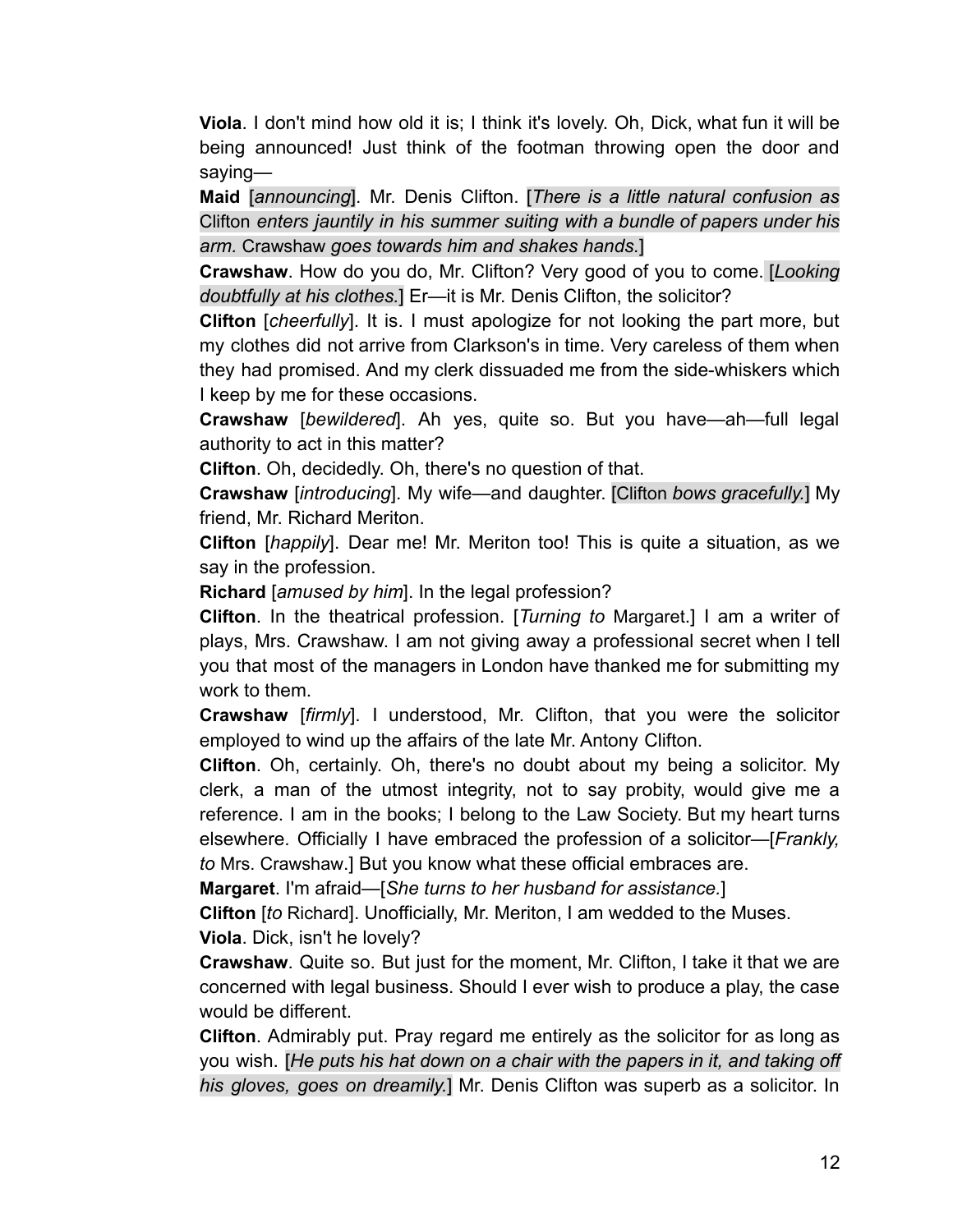spite of an indifferent make-up, his manner of taking off his gloves and dropping them into his hat—[He does so.]

Margaret [to Crawshaw]. I think, perhaps, Viola and I-

Richard [making a move too]. We'll leave you to your business, Robert.

Clifton [holding up his hand]. Just one moment if I may. I have a letter for you, Mr. Meriton.

Richard [surprised]. For me?

**Clifton.** Yes. My clerk, a man of the utmost integrity—oh, but I said that before—he took it round to your rooms this morning, but found only painters and decorators there. [He is feeling in his pockets and now brings the letter out.] I brought it along, hoping that Mr. Crawshaw—but of course I never expected anything so delightful as this. [He hands over the letter with a bow.] Richard. Thanks. [He puts it in his pocket.]

Clifton. Oh, but do read it now, won't you? [To Mrs. Crawshaw.] One so rarely has an opportunity of being present when one's own letters are read. I think the habit they have on the stage of reading letters aloud to each other is such a very delightful one. [Richard, with a smile and a shrug, has opened his letter while Clifton is talking.]

## Richard. Good Lord!

Viola. Dick, what is it?

Richard [reading]. "199, Lincoln's Inn Fields. Dear Sir, I have the pleasure to inform you that under the will of the late Mr. Antony Clifton you are a beneficiary to the extent of £50,000."

Viola. Dick!

**Richard.** "A trifling condition is attached—namely, that you should take the name of—Wurzel-Flummery." [Clifton, with his hand on his heart, bows gracefully from one to the other of them.]

Crawshaw [annoved]. Impossible! Why should he leave any money to you? Viola. Dick! How wonderful!

Margaret [mildly]. I don't remember ever having had a morning quite like this. Richard [angrily]. Is this a joke, Mr. Clifton?

**Clifton**. Oh, the money is there all right. My clerk, a man of the utmost—

**Richard.** Then I refuse it. I'll have nothing to do with it. I won't even argue about it. [Tearing the letter into bits.] That's what I think of your money. [He stalks indignantly from the room.]

Viola. Dick! Oh, but, mother, he mustn't. Oh, I must tell him-[She hurries after him.]

Margaret [with dignity]. Really, Mr. Clifton, I'm surprised at you. [She goes out too.1

Clifton *[looking round the room]*. And now, Mr. Crawshaw, we are alone.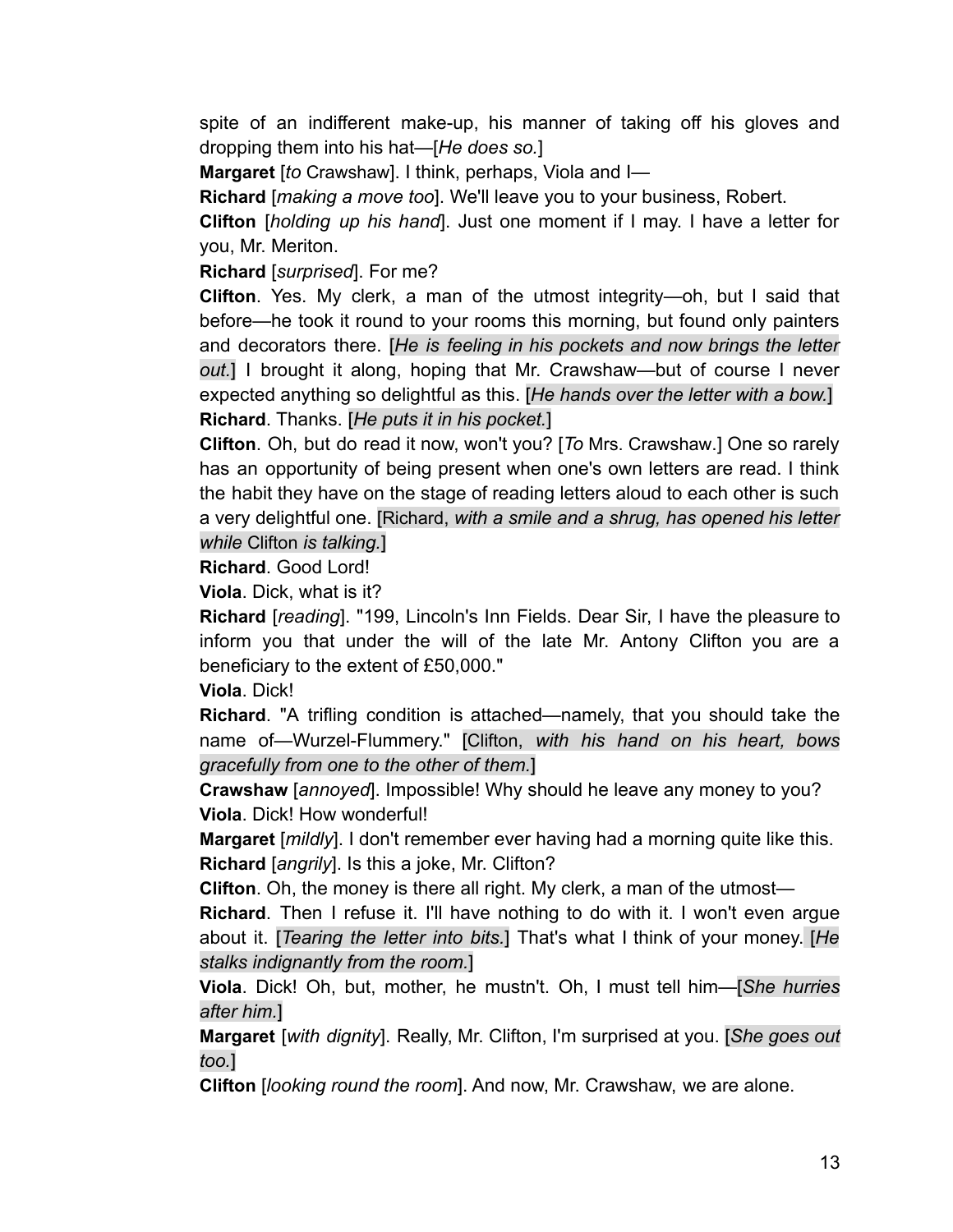**Crawshaw**. Yes. Well, I think, Mr. Clifton, you have a good deal to explain-Clifton. My dear sir, I'm longing to begin. I have been looking forward to this day for weeks. I spent over an hour this morning dressing for it. [He takes papers from his hat and moves to the sofa.] Perhaps I had better begin from the beginning.

Crawshaw *linterested, indicating the papers*]. The documents in the case? **Clifton.** Oh dear, no—just something to carry in the hand. It makes one look more like a solicitor. [Reading the title.] "Watherston v. Towser-in re Great Missenden Canal Company." My clerk invents the titles; it keeps him busy. He is very fond of Towser; Towser is always coming in. [Frankly.] You see, Mr. Crawshaw, this is my first real case, and I only got it because Antony Clifton is my uncle. My efforts to introduce a little picturesqueness into the dull formalities of the law do not meet with that response that one would have expected.

Crawshaw *[looking at his watch*]. Yes. Well, I'm a busy man, and if you could tell me as shortly as possible why your uncle left this money to me, and apparently to Mr. Meriton too, under these extraordinary conditions, I shall be obliged to you.

Clifton. Say no more, Mr. Crawshaw; I look forward to being entirely frank with you. It will be a pleasure.

Crawshaw. You understand, of course, my position. I think I may say that I am not without reputation in the country; and proud as I am to accept this sacred trust, this money which the late Mr. Antony Clifton has seen fit—[modestly] one cannot say why—to bequeath to me, yet the use of the name Wurzel-Flummery would be excessively awkward.

Clifton [cheerfully]. Excessively.

**Crawshaw**. My object in seeing you was to inquire if it was absolutely essential that the name should go with the money.

Clifton. Well [thoughtfully], you may have the name without the money if you like. But you must have the name.

Crawshaw [disappointed]. Ah! [Bravely.] Of course, I have nothing against the name, a good old Hampshire name-

Clifton [shocked]. My dear Mr. Crawshaw, you didn't think—you didn't really think that anybody had been called Wurzel-Flummery before? Oh no, no. You and Mr. Meriton were to be the first, the founders of the clan, the designers of the Wurzel-Flummery sporran-

Crawshaw. What do you mean, sir? Are you telling me that it is not a real name at all?

Clifton. Oh, it's a name all right. I know it is because-er-I made it up.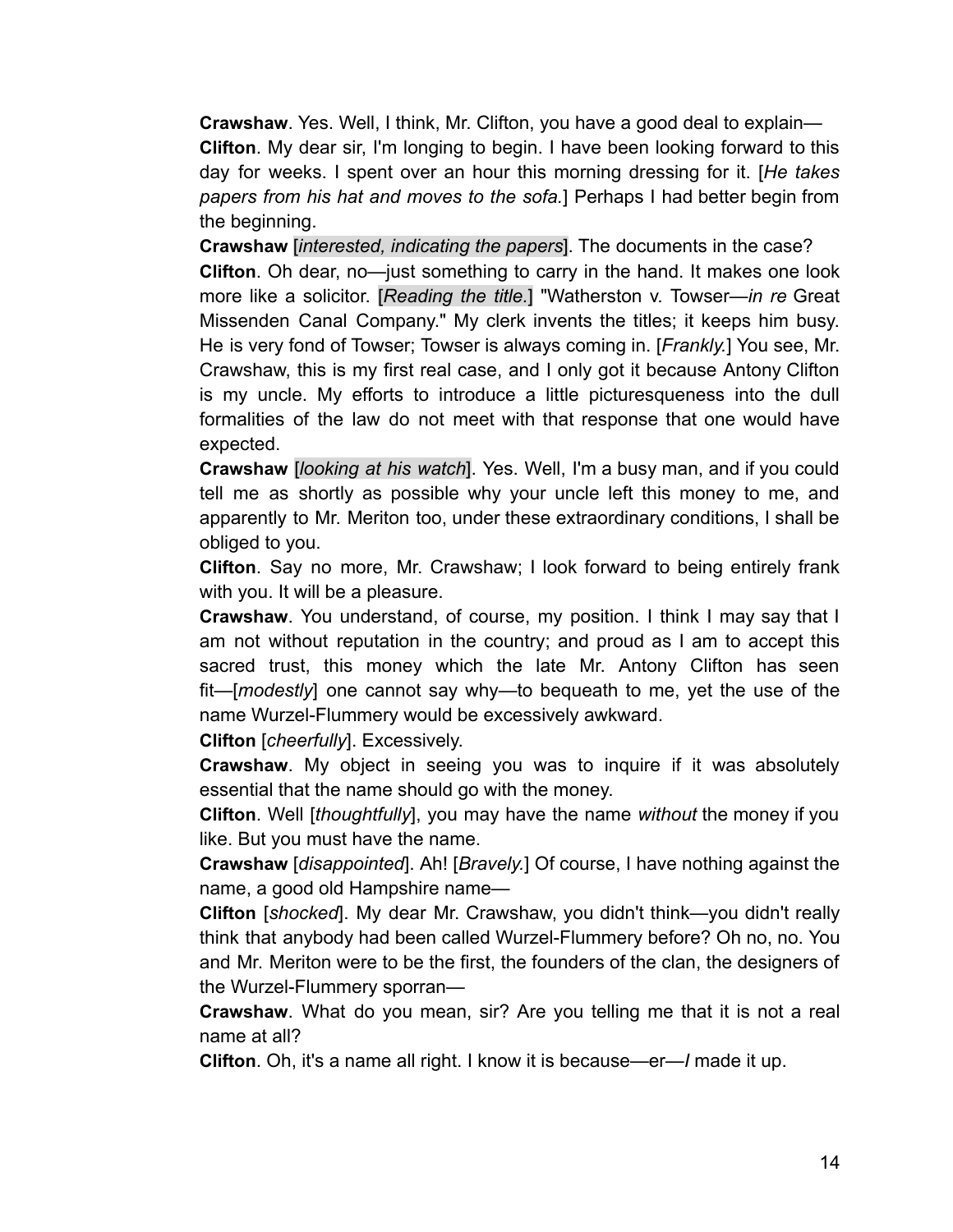**Crawshaw** [outraged]. And you have the impudence to propose, sir, that I should take a made-up name?

Clifton [soothingly]. Well, all names are made up some time or other. Somebody had to think of-Adam.

Crawshaw. I warn you, Mr. Clifton, that I do not allow this trifling with serious subjects.

Clifton. It's all so simple, really.... You see, my Uncle Antony was a rather unusual man. He despised money. He was not afraid to put it in its proper place. The place he put it in was—er—a little below golf and a little above classical concerts. If a man said to him, "Would you like to make fifty thousand this afternoon?" he would say—well, it would depend what he was doing. If he were going to have a round at Walton Heath-

Crawshaw. It's perfectly scandalous to talk of money in this way.

Clifton. Well, that's how he talked about it. But he didn't find many to agree with him. In fact, he used to say that there was nothing, however contemptible, that a man would not do for money. One day I suggested that if he left a legacy with a sufficiently foolish name attached to it, somebody might be found to refuse it. He laughed at the idea. That put me on my mettle. "Two people," I said; "leave the same silly name to two people, two well-known people, rival politicians, say, men whose own names are already public property. Surely they wouldn't both take it." That touched him. "Denis, my boy, you've got it," he said. "Upon what vile bodies shall we experiment?" We decided on you and Mr. Meriton. The next thing was to choose the name. I started on the wrong lines. I began by suggesting names like Porker, Tosh, Bugge, Spiffkins—the obvious sort. My uncle—

Crawshaw [boiling with indignation]. How dare you discuss me with your uncle, sir! How dare you decide in this cold-blooded way whether I am to be called-ah-Tosh-or-ah-Porker!

Clifton. My uncle wouldn't hear of Tosh or Porker. He wanted a humorous name—a name he could roll lovingly round his tongue—a name expressing a sort of humorous contempt—Wurzel-Flummery! I can see now the happy ruminating smile which came so often on my Uncle Antony's face in those latter months. He was thinking of his two Wurzel-Flummeries. I remember him saying once—it was at the Zoo—what a pity it was he hadn't enough to divide among the whole Cabinet. A whole bunch of Wurzel-Flummeries; it would have been rather jolly.

**Crawshaw**. You force me to say, sir, that if that was the way you and your uncle used to talk together at the Zoo, his death can only be described as a merciful intervention of Providence.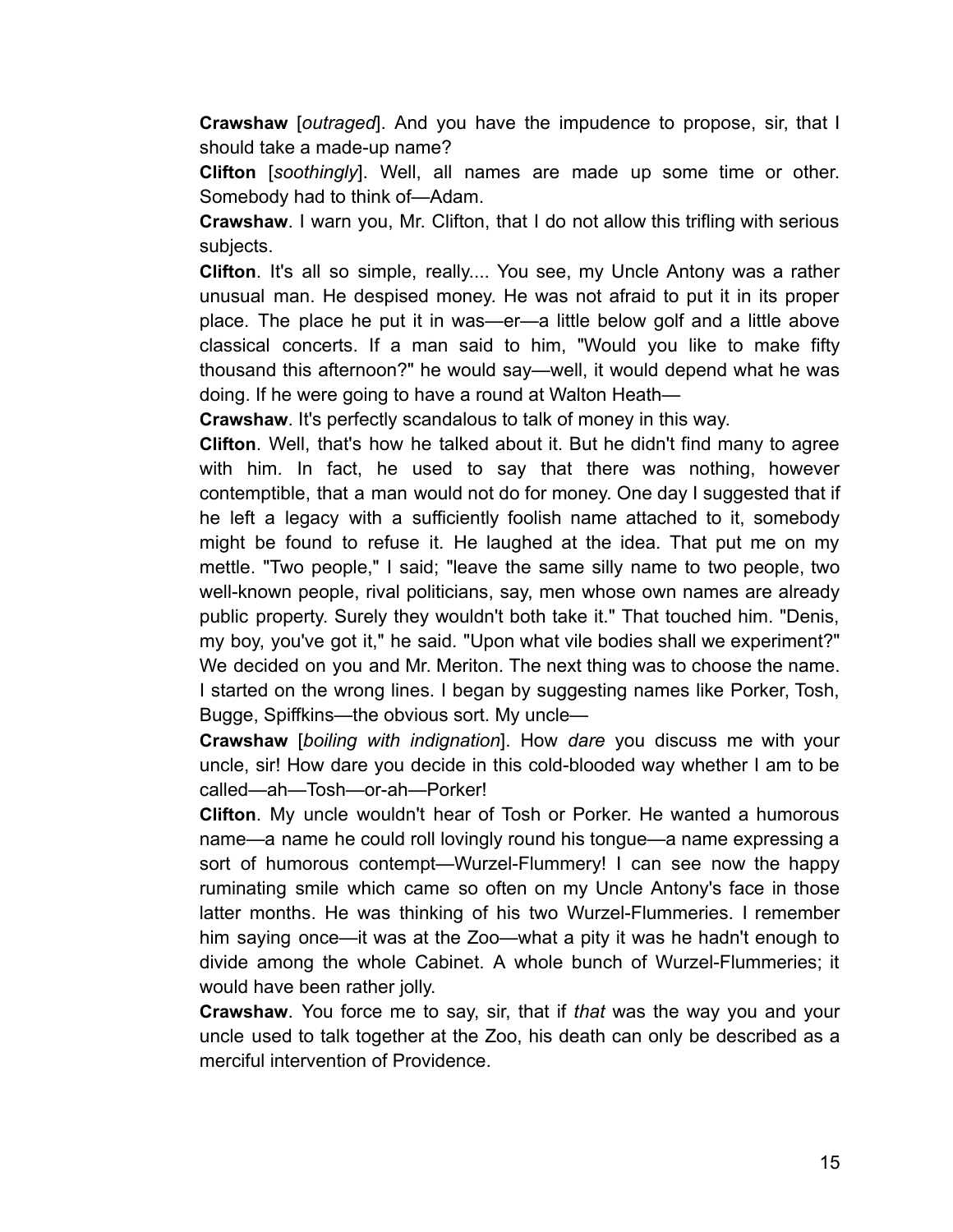**Clifton.** Oh, but I think he must be enjoying all this somewhere, you know. I hope he is. He would have loved this morning. It was his one regret that from the necessities of the case he could not live to enjoy his own joke; but he had hopes that echoes of it would reach him wherever he might be. It was with some such idea, I fancy, that toward the end he became interested in spiritualism.

**Crawshaw** [rising solemnly]. Mr. Clifton, I have no interest in the present whereabouts of your uncle, nor in what means he has of overhearing a private conversation between you and myself. But if, as you irreverently suggest, he is listening to us, I should like him to hear this. That, in my opinion, you are not a qualified solicitor at all, that you never had an uncle, and that the whole story of the will and the ridiculous condition attached to it is just the tomfool joke of a man who, by his own admission, wastes most of his time writing unsuccessful farces. And I propose—

Clifton. Pardon my interrupting. But you said farces. Not farces, comedies-of a whimsical nature.

**Crawshaw.** Whatever they were, sir, I propose to report the whole matter to the Law Society. And you know your way out, sir.

Clifton. Then I am to understand that you refuse the legacy, Mr. Crawshaw? Crawshaw [startled]. What's that?

Clifton. I am to understand that you refuse the fifty thousand pounds?

Crawshaw. If the money is really there, I most certainly do not refuse it.

**Clifton**. Oh, the money is most certainly there—and the name. Both waiting for you.

**Crawshaw** [thumping the table]. Then, sir, I accept them. I feel it my duty to accept them, as a public expression of confidence in the late Mr. Clifton's motives. I repudiate entirely the motives that you have suggested to him, and I consider it a sacred duty to show what I think of your story by accepting the trust which he has bequeathed to me. You will arrange further matters with my solicitor. Good-morning, sir.

Clifton [to himself as he rises]. Mr. Crawshaw here drank a glass of water. [To Crawshaw.] Mr. Wurzel-Flummery, farewell. May I express the parting wish that your future career will add fresh luster to—my name. [To himself as he goes out.] Exit Mr. Denis Clifton with dignity. [But he has left his papers behind him. Crawshaw, walking indignantly back to the sofa, sees the papers and picks them up.]

Crawshaw [contemptuously]. "Watherston v. Towser-in re Great Missenden Canal Company." Bah! [He tears them up and throws them into the fire. He goes back to his writing-table and is seated there as Viola, followed by Meriton, comes in.]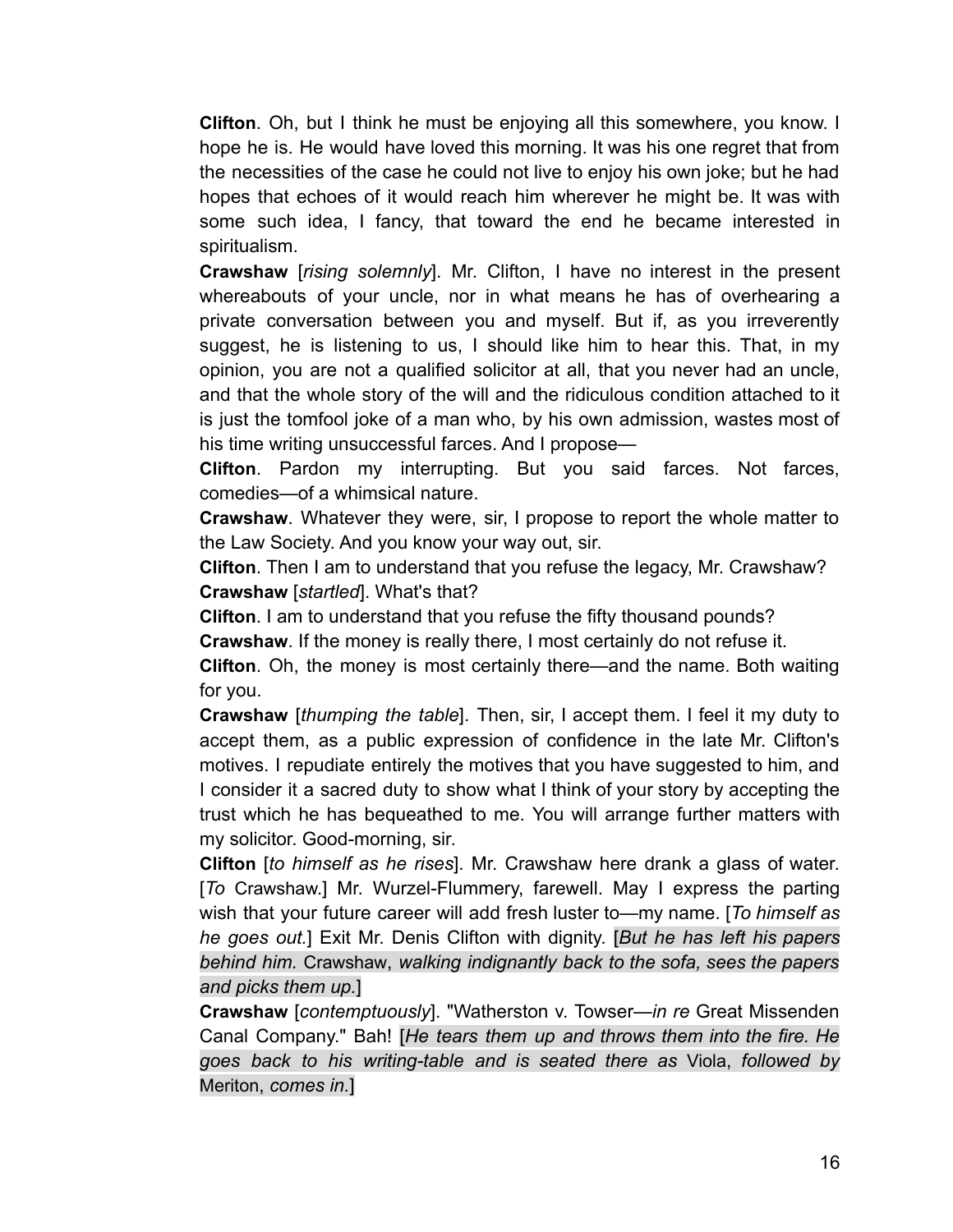Viola. Father, Dick doesn't want to take the money, but I have told him that of course he must. He must, mustn't he?

Richard. We needn't drag Robert into it. Viola.

**Crawshaw.** If Richard has the very natural feeling that it would be awkward for me if there were two Wurzel-Flummeries in the House of Commons, I should be the last to interfere with his decision. In any case, I don't see what concern it is of yours, Viola.

Viola [surprised]. But how can we get married if he doesn't take the money? Crawshaw [hardly understanding]. Married? What does this mean, Richard?

Richard. I'm sorry it has come out like this. We ought to have told you before, but anyhow we were going to have told you in a day or two. Viola and I want to get married.

**Crawshaw.** And what did you want to get married on?

Richard [with a smile]. Not very much, I'm afraid.

Viola. We're all right now, father, because we shall have fifty thousand pounds.

Richard [sadly]. Oh, Viola, Viola!

Crawshaw. But naturally this puts a very different complexion on matters.

Viola. So of course he must take it, mustn't he, father?

Crawshaw. I can hardly suppose, Richard, that you expect me to entrust my daughter to a man who is so little provident for himself that he throws away fifty thousand pounds because of some fanciful objection to the name which goes with it.

Richard [in despair]. You don't understand, Robert.

**Crawshaw.** I understand this, Richard. That if the name is good enough for me, it should be good enough for you. You don't mind asking Viola to take your name, but you consider it an insult if you are asked to take my name.

Richard [miserably to Viola]. Do you want to be Mrs. Wurzel-Flummery?

Viola. Well, I'm going to be Miss Wurzel-Flummery anyhow, darling.

Richard [beaten]. Heaven help me! you'll make me take it. But you'll never understand.

Crawshaw [stopping to administer comfort to him on his way out]. Come, come, Richard. [Patting him on the shoulder.] I understand perfectly. All that you were saying about money a little while ago—it's all perfectly true, it's all just what I feel myself. But in practice we have to make allowances sometimes. We have to sacrifice our ideals for-ah-others. I shall be very proud to have you for a son-in-law, and to feel that there will be the two of us in Parliament together upholding the honor of the—ah—name. And perhaps now that we are to be so closely related, you may come to feel some day that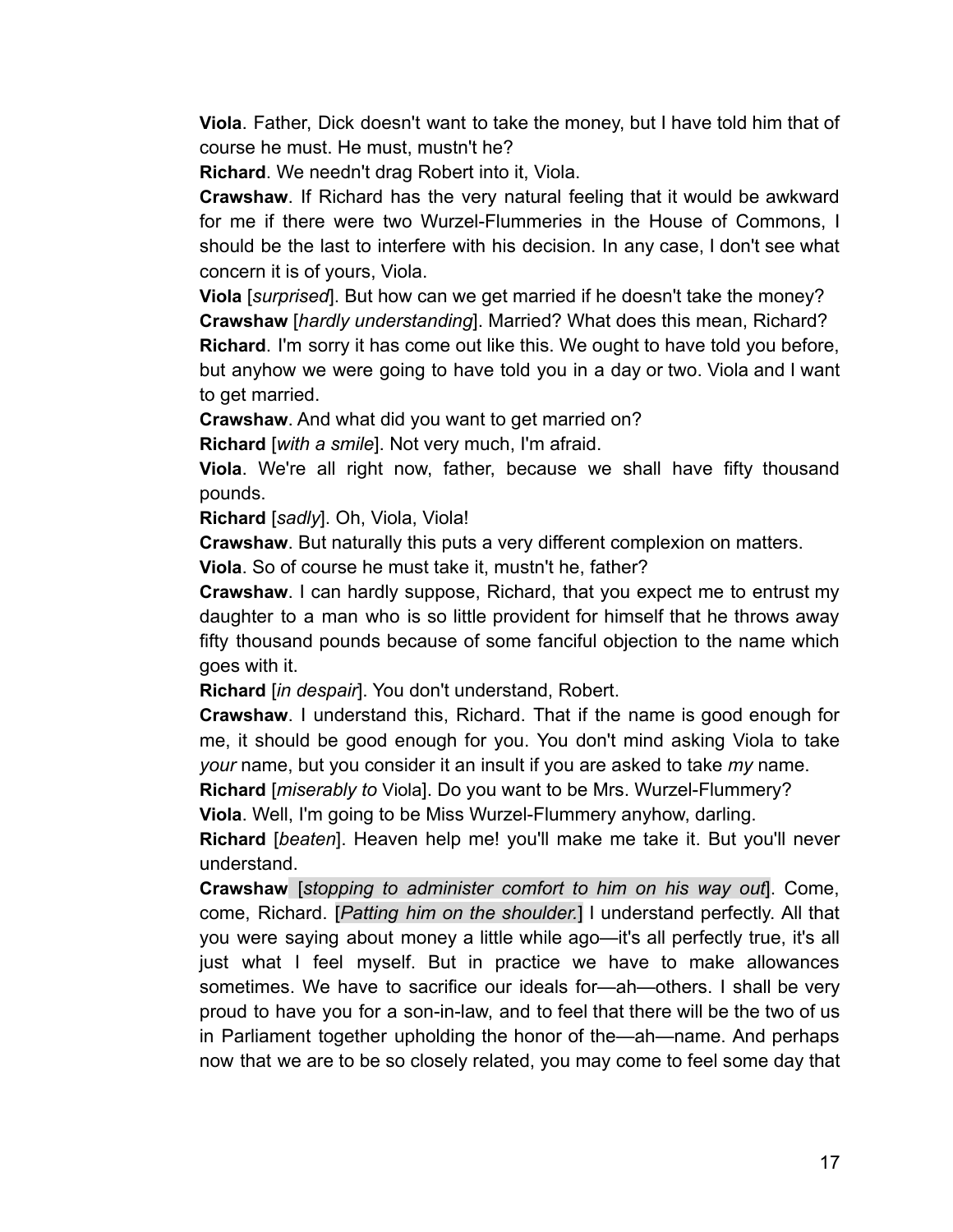your views could be—ah—more adequately put forward from my side of the House.

Richard. Go on, Robert: I deserve it.

Crawshaw. Well, well! Margaret will be interested in our news. And you must send that solicitor a line—or perhaps a telephone message would be better. [He goes to the door and turns round just as he is going out.] Yes, I think the telephone, Richard; it would be safer. [Exit.]

Richard [holding out his hands to Viola]. Come here, Mrs. Wurzel-Flummery. Viola. Not Mrs. Wurzel-Flummery; Mrs. Dick. And soon, please, darling. [She comes to him.]

**Richard** [shaking his head sadly at her]. I don't know what I've done, Viola. [Suddenly.] But you're worth it. [He kisses her, and then says in a low voice.] And God help me if I ever stop thinking so!

Enter Mr. Denis Clifton. He sees them, and walks about very tactfully with his back towards them, humming to himself.

Richard. Hullo!

Clifton [to himself]. Now where did I put those papers? [He hums to himself again.] Now where—oh, I beg your pardon! I left some papers behind.

Viola. Dick, you'll tell him. [As she goes out, she says to Clifton.] Good-by, Mr. Clifton, and thank you for writing such nice letters.

Clifton. Good-by, Miss Crawshaw.

Viola. Just say it to see how it sounds.

Clifton. Good-by, Miss Wurzel-Flummery.

Viola [smiling happily]. No, not Miss, Mrs. [She goes out.]

Clifton [looking in surprise from her to him]. You don't mean-

Richard. Yes; and I'm taking the money after all, Mr. Clifton.

Clifton. Dear me, what a situation! [Thoughtfully to himself.] I wonder how a rough scenario would strike the managers.

Richard, Poor Mr. Clifton!

Clifton. Why poor?

Richard. You missed all the best part. You didn't hear what I said to Crawshaw about money before you came.

Clifton [thoughtfully]. Oh! was it very-[Brightening up.] But I expect Uncle Antony heard. [After a pause.] Well, I must be getting on. I wonder if you've noticed any important papers lying about, in connection with the Great Missenden Canal Company—a most intricate case, in which my clerk and I-IHe has murmured himself across to the fireplace, and the fragments of his important case suddenly catch his eye. He picks up one of the fragments. Ah, yes. Well, I shall tell my clerk that we lost the case. He will be sorry. He